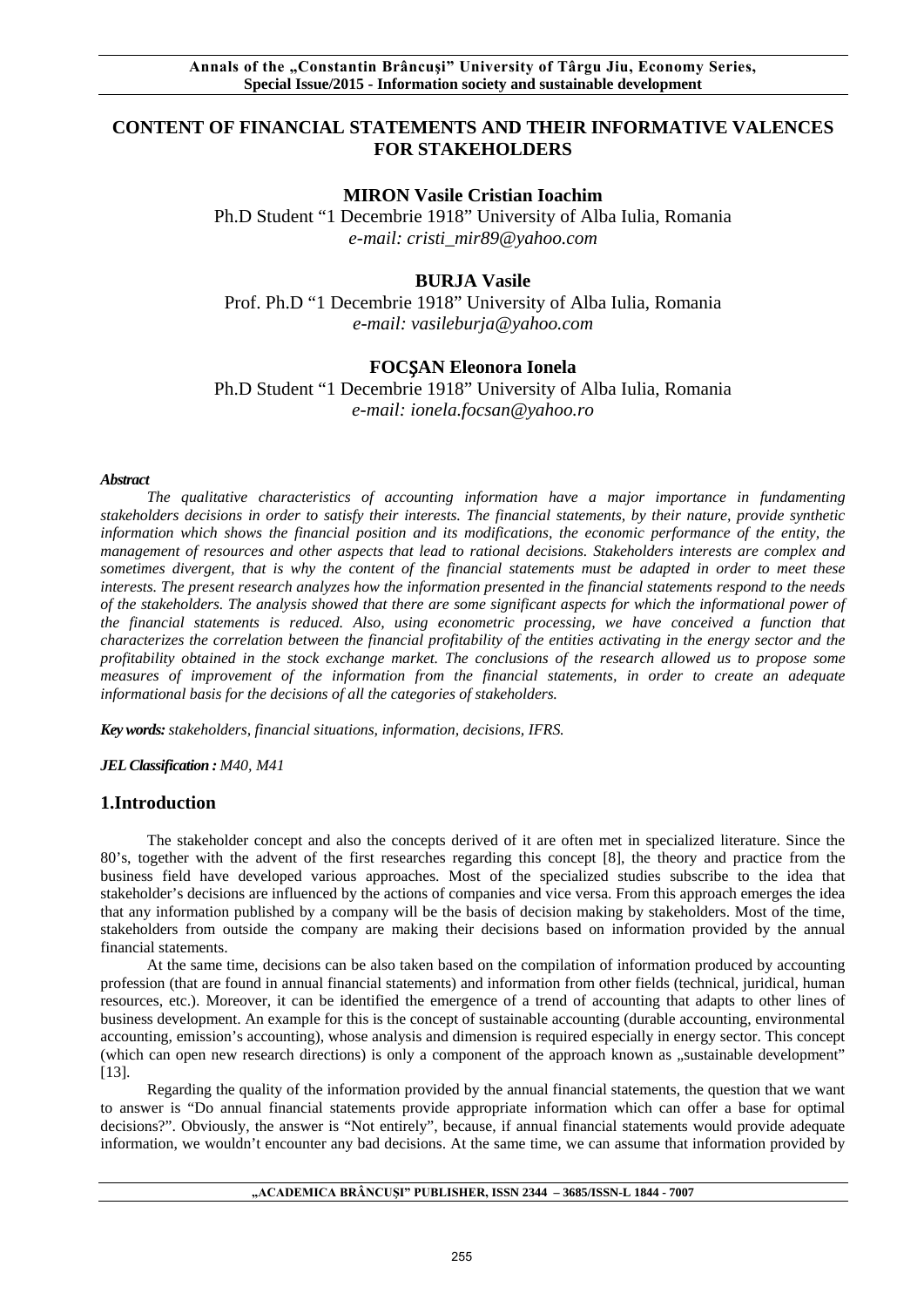annual financial statements are generally of adequate quality, but the interpretation and the modeling of them by stakeholders leads to bad decisions.

Another aspect to consider refers to the quantity of information provided by the annual financial statements. In our opinion, this aspect is far from providing satisfaction for stakeholders. Most of the time, it is not enough to understand the gross data found in annual financial statements, but stakeholders base their decisions on processing those data, depending of interests and informational needs of each stakeholder category. This varies from one category to another because different stakeholder categories have different perceptions of the same concept. For example, current and potential investors perceive the performance by the profitability of their investments, the managers are focused on the general performance of the companies that they manage, the employees perceive the performance by the profitability and the stability of their jobs, and the creditors manifests an interest in the stability of the organization [16].

Taking into account the assumptions stated above, we can say that the annual financial statements are far from being perfect; they are perfectible. Moreover, in economies where financial reporting is made by a rigid framework, imposed by the law (as it is the case of Romania), we can state that those financial statements are built to respond, rather, to a single category of stakeholders: the governments. This issue, and also the importance of information as a new production factor make us fight for the improvement of annual financial statements, so that they can answer as better as they can to all categories of stakeholders.

The central objective of this study consists in identifying the main information gaps that can be found by stakeholders in the annual financial statements of companies activating in energy sector. The obtained results show that there are various aspects, especially in the notes of the annual financial statements, which, due to their low informational power can lead to bad decisions. In this study, we used an econometric model in order to bring more information for current and potential investors.

## **2. Research methodology**

Taking into account the fact that the specialized literature abounds in various studies that treat the informational power of annual financial statements, the theoretical part of the research focused on presenting some significant concepts related to the topic, in order to highlight the actual state of knowledge in the field. The diversity of researches on this topic can be justified by the frequent changes occurred in recent years in the field of financial reporting, which is why accounting science considers that these studies are permanently actual.

For the documentation of the empirical analysis we used the information from the annual financial statements for 2013 provided by the companies listed at Bucharest Stock Exchange and activating in energy sector. The study methods consisted in comparative analysis of the annual financial statements provided by those companies in terms of form of presentation, especially regarding the information issued by the notes to the annual financial statements. In developing the functional model that characterizes the correlation between certain information derived from the annual financial statements we used the software Wessa P., (2013), Multiple Regression (v1.0.29) [20].

## **3. Literature review**

The worldwide trend of accounting harmonization is obvious. The direction in which it goes is the widespread adoption of IFRS, Ecobici, N., [7] assuming that there were about 100 states which require or aloud the application of IFRS. For these reasons the approach to the study was done by focusing on reporting under IFRS.

Nowadays, information means power and the way through which it is obtained is communication [10]. Assuming that one of the purposes of the annual financial statements is to ensure communication between companies and their stakeholders, we subscribe to the idea issued by Dănescu, T., [6] according to which the quality of this communication depends on the accounting culture of the participants at this communication process.

Any decision taken by the stakeholders must be based on relevant data analysis. For example, a decision of investing in the equity of a company from the energy sector must begin with an overall analysis of this sector. This consists of comparative analysis of information from annual financial statements of the companies activating in this sector, but to accomplish this analysis it is required the existence of financial statements that can provide comparative information.

In Romania, the comparability of information from annual financial statements was deeply affected by the existence of different reporting frameworks depending on whether entities are listed on a regulated market or not. Thus, since 2005, it has established the requirement that listed companies have to report under IFRS for the consolidated financial statements, which altered the comparability of information provided by those companies and that are not listed, or those which even they are listed, they were not preparing consolidated financial statements. Since 2012, with the introduction of OMFP 1286/2012 for approving the Accounting Regulations according to International Financial Reporting Standards [14] it was required for all listed companies (even if they were not preparing consolidated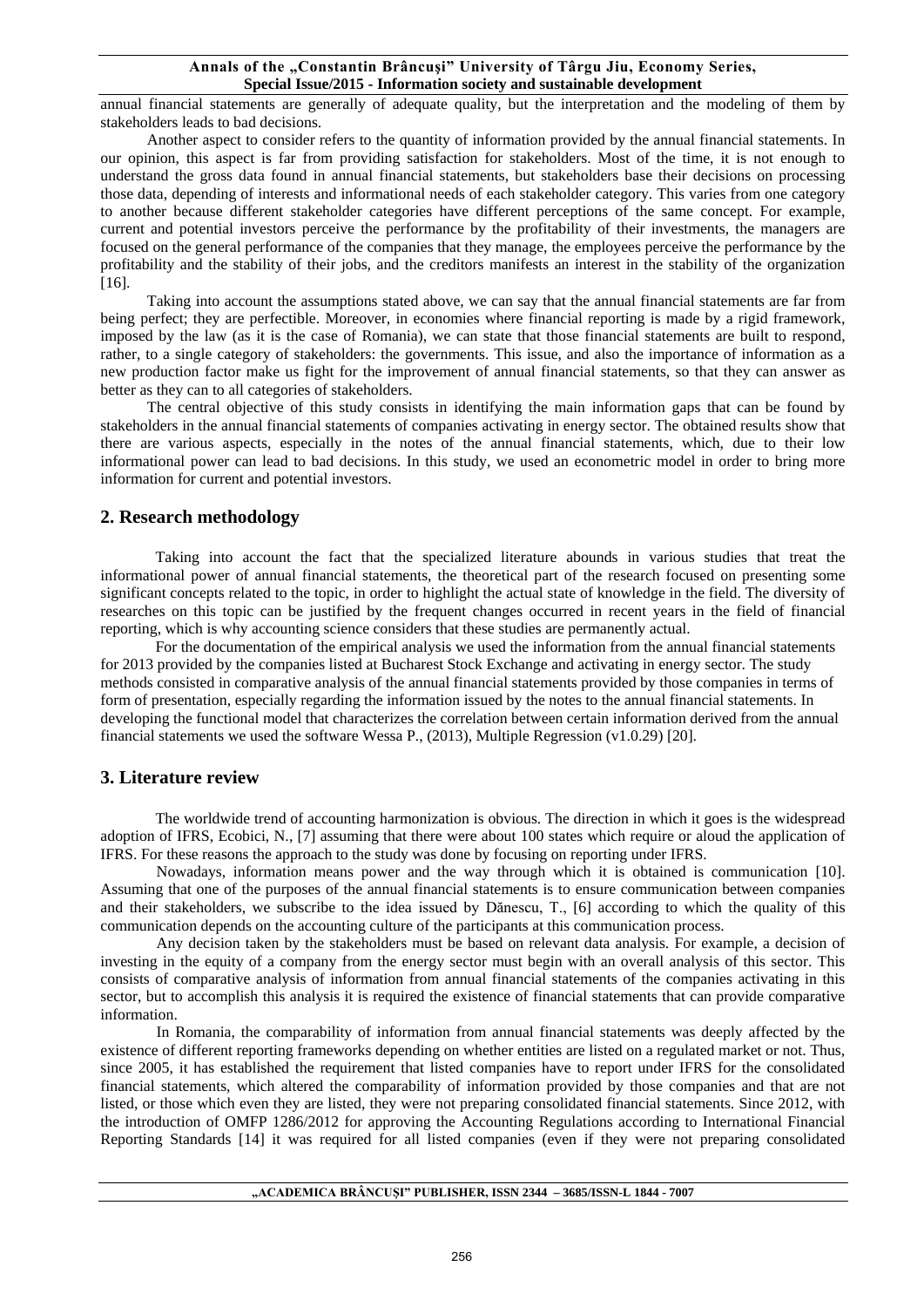financial statements) to report under IFRS. Thus, we can say that the lack of comparability was reduced to information provided by two different types of companies: the listed and unlisted ones. With the introduction of OMFP 1802/2014 for approval of accounting regulations regarding the annual individual and consolidated financial statements [15] we consider that the lack of comparability was considerably reduced. However, there are specialized studies stating that there may be gaps in terms of comparability of financial statements of listed companies in Europe, even if the appliance of IFRS was introduced on a large scale [4], offering details regarding the methods and statistical processing that should be the basis for ensuring the comparability of information.

If referring to the balance sheet, profit and loss account, the statement of changes in equity and the statement of cash flow, their frame is the same for most of the entities which report under the same framework (although there are slight differences from one entity to another), we consider that this thing does not apply to the notes to the annual financial statements. OMFP 1286/2012 only makes requirements regarding the notes, without creating a real source of information for other stakeholders categories excepting the state. This is detrimental for stakeholders which are interested in analysis from an entire activity sector because the information comparability is not ensured. According to studies [5] only 42% of those surveyed felt that European IFRS adoption ensures comparability of financial information.

Thus, we can state that one of the most important objective of annual financial statements (which, otherwise, is stipulated even in IAS 1 - Presentation of Financial Statements), namely the ensurance of the comparability with other entities, is not entirely achieved.

Specialized literature retains different types of information required by different categories of stakeholders. An example for this is the interest of clients in the compliance with the going concern principle [2]. The same bibliographic source states that other categories of stakeholders have other informational needs. For example, investors may be willing to know other information regarding the risk, while the suppliers and the creditors can be interested in information such as a company's ability to pay it's debts within the time assumed (analysis of liquidity and solvency of entities).

In order to strengthen the informational power of their annual financial statements, the entities have various means developed by the accounting theory and practice. Among these means we highlight the possibility (sometimes even the obligation) of auditing the annual financial statements.

In the process of taking decisions, stakeholders can base on gross information from annual financial statement, or on processings of those information. If regarding most of the entities we can assume that gross information from annual financial statements it can be offered a high-level ensurance provided by the report of an independent auditor, regarding the processings made over the gross information we have to discern over the source that provides those information. To do this, we can apply different instruments which are able to highlight the errors in a business evaluation [3]. These types of approaches are particularly useful when stakeholders such as actual or potential shareholders or creditors try to take decisions regarding the analyzed entities.

In order to see the practical way through which some stakeholders may perceive the information presented in the annual financial statements of the companies from the energy sector, we have realized an analysis of the companies operating in this sector which are listed at Bucharest Stock Exchange, and which are part of BET-NG index. The analyzed entities were Romgaz (SNG), Petrom (SNP), Electrica<sup>[1](#page-2-0)</sup> (EL), Transgaz (TGN), Transelectrica (TEL), Nuclearelectrica (SNN), Conpet (COTE), Rompetrol Rafinare (RRC), Oil Terminal (OIL), Petrolexportimport (PEI), Dafora (DAFR), and the considered reports were those prepared in accordance with IFRS requirements (OMPF 1286/2012) for 2013.

## **4. Results and discussions**

<span id="page-2-0"></span> $\overline{a}$ 

Regarding the information needed for satisfying the costumer's interest towards the going concern principle, this isn't proved in any section of the annual financial statement, except by mentioning that the financial statements have been prepared using the going concern principle. In our opinion, the going concern doesn't need to be assumed, but it has to be proven using forecasts on different time horizons, taking into account various facts (trends in energy consumption, national and international energy strategy, competition, own investments, etc.), if it is indeed plausible the application of going concern principle. Even if the law requirement regarding only the assumption of going concern principle is accomplished, we consider that entities should present more detailed information related to this goal. Any information issued in annual financial statements represent the starting point in realizing forecasts and a base for stakeholders in the process of making decisions [11].

From the analysis of the information which, however, are not included in the annual financial statements of those 11 analyzed entities, it has been noted that just 3 of them (Petrom, Transgaz and Transelectrica) provide documents that can allow stakeholders to acknowledge the main directions and investments that entities have planned on long-term (over 5 years term).

 $<sup>1</sup>$  For this company the analysis were based on consolidated annual financial statements.</sup>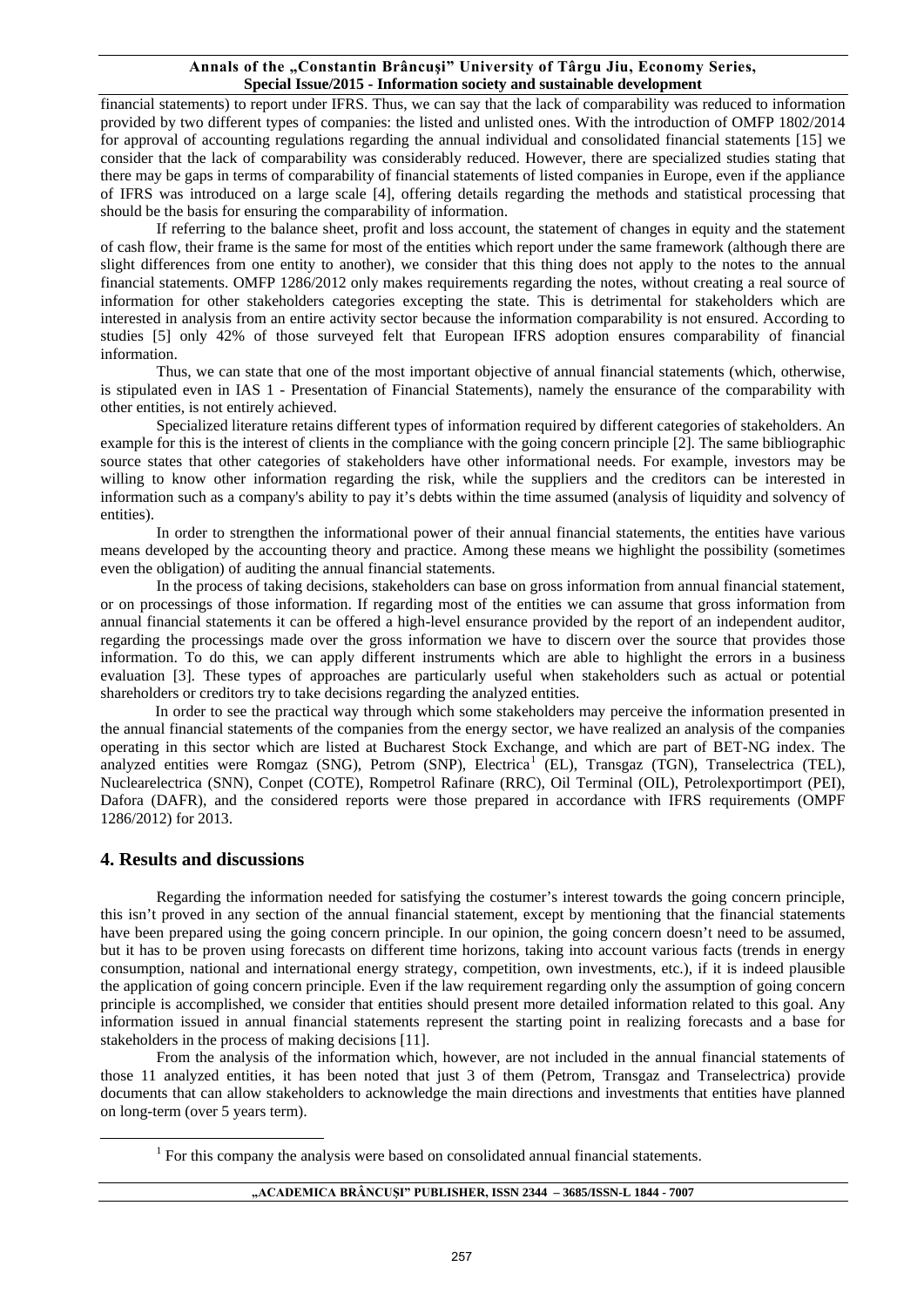Having in view especially the interest of creditors and investors in analyzing the concepts of risk and solvability, it is found that in the explanatory notes of the annual financial statements there is a lack of attention for them. From analyzing those 11 companies it was found that there is no uniform system for reporting these information. Moreover, the lack of regulation is easily perceived in the explanatory notes (each of those 11 analyzed companies has her own system of presenting the explanatory notes, being found accumulated over 140 types of explanatory notes, having in view that a single company provides about 31 explanatory notes), but this freedom of style of presentation has negative consequences over the availability of realizing comparative analysis on the entire energy sector.

In fact, after the empirical analysis made in this study it was found that a significant deficiency in the presentation of the annual financial statements occurs in the explanatory notes to the annual financial statements. The lack of certain requirements regarding the presentation of the explanatory notes is easily perceived, each entity having their own way of organizing the information in their explanatory notes. From this point of view, we subscribe to the opinion of Roberts, C., et al. [17] according to which there will always be different solutions results as long as an accountant will have to choose between different ways of approaching a problem.

From the analysis of the annual financial statements it was discovered that only two of the analyzed companies have presented an explanatory note related to deferred taxes. This fact creates doubts regarding the real value of assets (especially for the tangible fixed assets) towards the presentations from the annual financial statements. Considering the fact that in the analyzed sector the tangible fixed assets represent a significant share, it is hard to believe that for the other entities the carrying amount of assets is precisely equal with their tax base, so they don't generate a debt or claim regarding the deferred taxes. We tend to subscribe to the statement issued by Gust, M., and Panoiu, L., [9] according to which the only importance is given to the tax treatment of the issue, without having in view the principle of true and fair view.

The lack of information for stakeholders belonging to the investors category may also have a negative impact over the entities that provide those annual financial statements. Considering that all the analyzed entities are listed on Bucharest Stock Exchange, the lack of adequate information for investors will determine them to focus their resources on other opportunities, thus the entities will be affected by the inability to attract investors. A study published in 2015 shows that 25 from 114 possible investors (more than 17%) are refusing to invest in shares because the lack of transparent information [12].

Ştefea, P., et. al. [18] highlights the idea according to which investors should give a high attention to the quality of information presented in the annual financial statements, arguing that it is known how sometimes the financial statements may be established so as to provide better information than they really are when there is such an interest. In supporting the above hypothesis and in order to help the stakeholders such as current and potential investors, authors are proposing four ways trough which those involved in financial markets can be used in appreciating the analyzed entities beyond the information presented in annual financial statements. Among the proposed methods, the one that drew our attention was the analysis of the correlation between financial profitability of the entities and the profitability obtained on stock exchange market by investing in the shares of the analyzed entities, proposing a correlation with the following form:

$$
R_t = a_0 + a_1 r_t + a_2 r_{t-1} + \varepsilon_{t} \quad (1)
$$

In which:

- $\mathbf{R}_{t}$  is the exogenous variable represented by the profitability obtained on stock exchange market by investing in the shares of the analyzed entities (in this analysis we considered that this variable is the the ratio net profit/share) for the year t;
- $\mathbb{F}_{\mathbb{Z}}$  is the endogenous variable given by the financial profitability of the analyzed entities (in this case we used the indicator Return on Equity as being given by the ratio between the net profit and the shareholder's equity of the analyzed entities) for the year t; we have used this indicator in order to characterize the immediate effect of financial profitability which manifests itself on the ratio net profit/share;
- $r_{t-1}$  is the first endogenous variable which is given by the financial profitability of analyzed entities (in this case we used the indicator Return on Equity as being given by the ratio between the net profit and the shareholder's equity of the analyzed entities) for the year t-1; we have used this indicator in order to characterize the delayed effect of financial profitability which manifests itself on the ratio net profit/share;
- $a_0$ ,  $a_1$ ,  $a_2$  are the constant coefficients of the regression model;
- $\epsilon_t$  represents the error variable.

After applying the data of the analyzed companies (we have used only information provided by the annual financial statements settled up under IFRS in the last 3 years, resulting a sample containing 20 data series) over the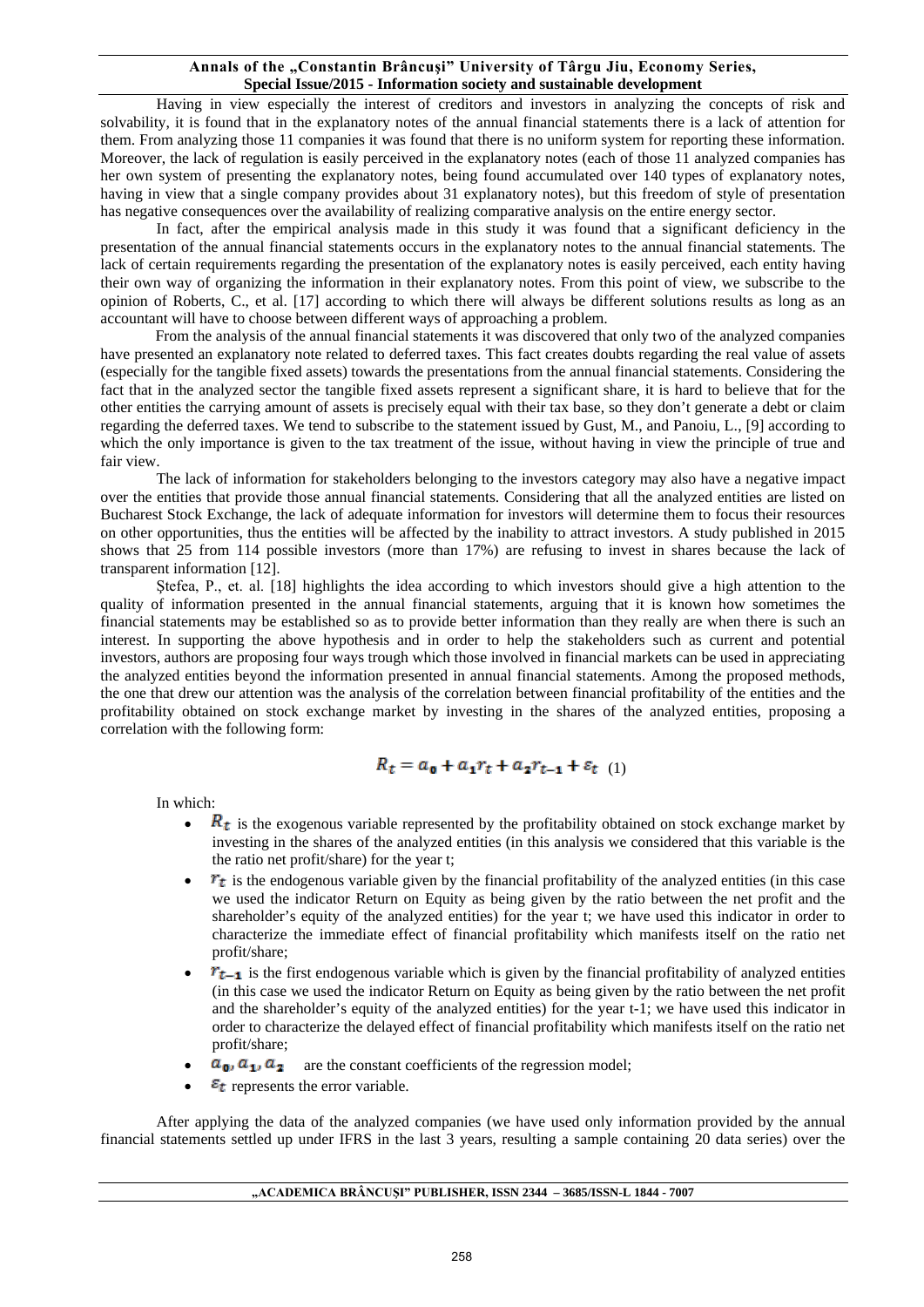econometric model (1) we obtained the following form of the econometric model, which characterizes the evolution of those 3 variables:

# $R_t = 5.63604 + 0.0229807r_t - 0.0106206r_{t-1} + \varepsilon_{t}$  (2)

The analysis of the functional relationship (2) between the variables revealed that there is a positive and higher influence of the current year ROE and a negative influence of the past year ROE. This fact characterizes the stability and the immediate reactions of the investors that are stronger than those based on historical information.

The validation of the model is reflected by the statistical tests as it results from Table no. 1.

| Table no. $1 -$ Validation of the model                   |               |
|-----------------------------------------------------------|---------------|
| <b>Multiple Linear Regression - Regression Statistics</b> |               |
| Multiple R                                                | 0.173203      |
| R-squared                                                 | 0.0299994     |
| Adjusted R-squared                                        | $-0.0841183$  |
| F-TEST (value)                                            | 0.262881      |
| F-TEST (DF numerator)                                     | $\mathcal{L}$ |
| F-TEST (DF denominator)                                   | 17            |
| p-value                                                   | 0.771902      |
| <b>Multiple Linear Regression - Residual Statistics</b>   |               |
| <b>Residual Standard Deviation</b>                        | 10.5756       |
| <b>Sum Squared Residuals</b>                              | 1901.35       |
|                                                           |               |

Source: Own processings using the Wessa P. software, (2013)

Regarding the informational needs of the employees, we subscribe to the idea issued by Ecobici, N., [7] that highlights the opportunity of introducing a so-called social balance sheet. Moreover, we consider that this should be one of the main purposes of the social responsibility principle. In the annual financial statements of the analyzed entities we have identified, at the level of the explanatory notes (not for all analyzed companies), some information related to the presentation of the amount of salaries and their accessories.

On the other hand, we note and recommend as a best practice example the way of informing on this subject used by Petrom which, in addition to the data issued in annual financial statements, in the document named "Resourcefulness 2013 Facts and figures", has presented much more detailed the information related to human resources (including information about the conducted training programs, computer platforms available for employees to help them in their work, information regarding the security management of employees, figures about the number, structure and fluctuation of personnel, etc.).

We consider that such a presentation is necessary recommended if it cannot be made through the explanatory notes at the annual financial statements of the companies from energy sector, especially taking into consideration the fact that only in selected sample there are over 30.000 direct employees.

Starting from the idea that between the components of the annual financial statements there is an interdependence which must be taken in view by stakeholders in the process of taking decisions [1] and considering that annual financial statements should be read together with the independent auditor's report, an important issue which often may lead to bad decisions is the size of materiality regarding the possible distortions. Even if this aspect is covered by the ensurance provided by the audit report, stakeholders do not know how and at what level was set the materiality, meaning that level over which is considered that an error from the annual financial statements can lead to distorted presentation. These information are found only in working documents of the auditors, without being known by stakeholders. We consider appropriate the disclosure of materiality taken in view by the auditors in order to enable to different stakeholders to fundament their decisions on known materiality, without having to make their own scenarios for the used materiality.

## **5. Conclusions and proposals**

After developing this study, it has been found that, in general, the analyzed entities (with certain exceptions) are drawing up reports by strictly accomplishing the legal requirements. This type of reports are satisfying with priority the informational needs of only one category of stakeholders, namely the governments.

Thus, we can asset that the content of the explanatory notes of the annual financial statements is unsatisfactory. Correlating this with the conclusion presented by Jianu, I., et. al., [12] according to which the investor's interest in Romania for the explanatory notes is one of low level, we can state that the informational needs of the stakeholders that are truly interested by the informational power of those components of the annual financial statements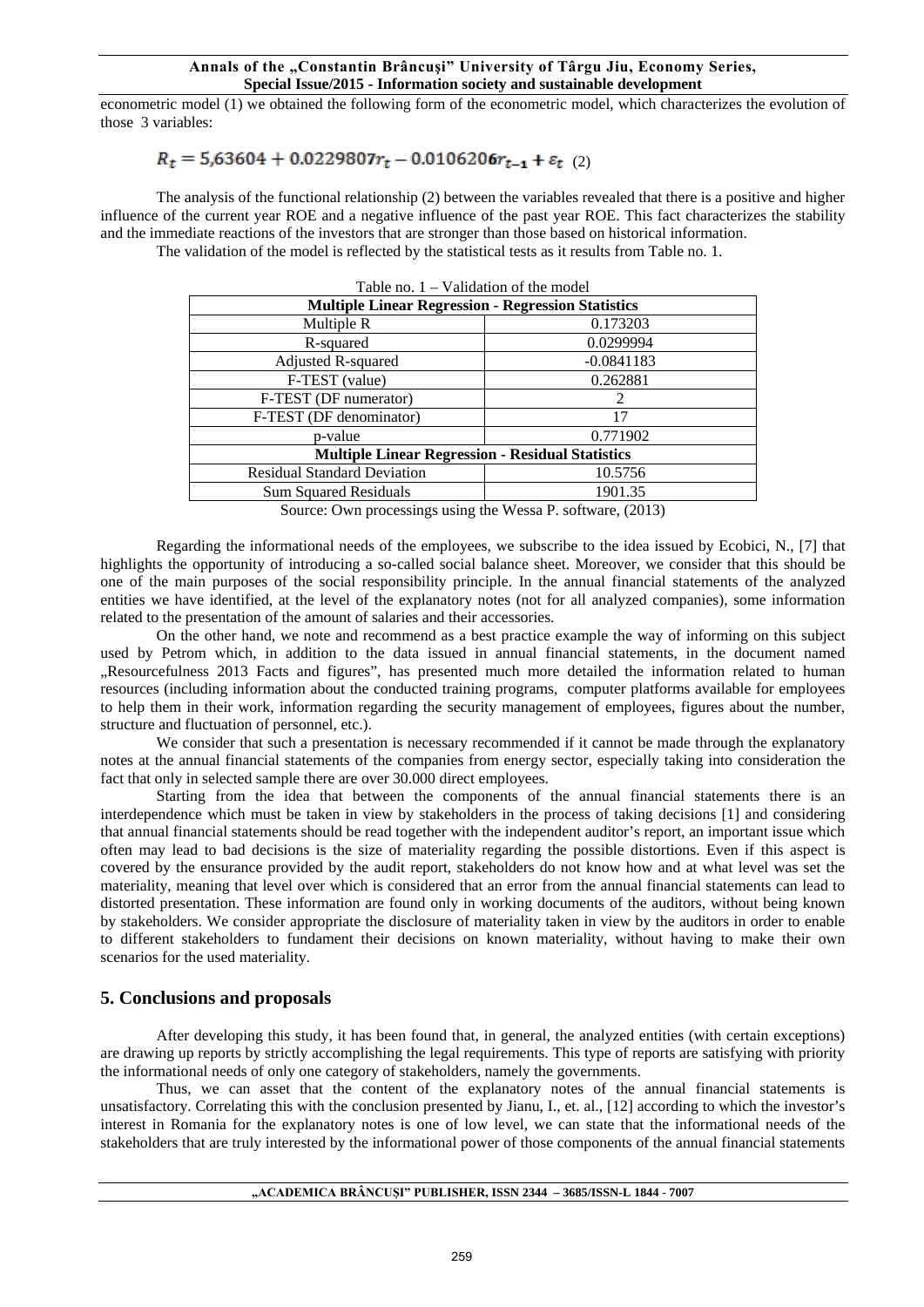won't be covered very soon. In our opinion, economic entities should have in view the advantages which could be generated by a set of annual financial statements with a high informational power for stakeholders. Currently, entities mainly focus on providing the necessary information for the state, without giving a big importance to the informational needs of other categories of stakeholders (eg. employees, investors, etc.).

Considering that the analysis refers to an area in which continuous investments have a very important role, especially for listed entities that entered into the study area, we believe that an adequate informing of all categories of stakeholders should compulsory include concepts as functional balance sheet, financial balance sheet and economic balance sheet.

To raise the informational power of the notes to the annual financial statements, we suggest supplementing them with detailed reports for each main category of stakeholders, by the model offered by Petrom mentioned in the study.

From the analysis of the econometric model determined in this study emerge relevant information to stakeholders according to which the return that can be generated by an investment in the stock exchange market for the analyzed companies is influenced by ROE indicator. In their decision making, various categories of stakeholders can make their own processings, according to their informational needs, based on the knowledge base consisting of the annual financial statements.

## **References**

[1] Berheci, M., (2008), *The Annual Reports and Financial Decisions*, Annales Universitatis Apulensis Series Oeconomica, vol. 1, issue 10;

[2] Bran, N. C., Mărgărit, S. G., Eftene, N., (2011), *IASB Framework Regarding the Harmonization of Financial Statements*, Annals of the University of Petroşani, Economics, Vol. No. 11, Issue (4), pp. 53-60;

[3] Clevenger, T., Baker, G., (2007), *Tools to Apply to Financial Statements to Identify Errors, Omissions and Fraud in Business Valuations*, Article provided by Pepperdine University, Graziadio School of Business and Management in its journal Journal of Entrepreneurial Finance and Business Ventures, Vol. No. 12, Issue (2), pp. 75-86;

[4] Cole, V., Branson, J., Breesch, D., (2009), *How to measure the comparability of financial statements?*, International Journal of Managerial and Financial Accounting (IJMFA), Vol. 1, No. 4;

[5] Cole, V., Branson, J., Breesch, D., (2011), *The illusion of comparable European IFRS financial statements. Beliefs of auditors, analysts and other users*, Article provided by Faculty of Accounting and Management Information Systems, The Bucharest University of Economic Studies in its journal Journal of Accounting and Management Information Systems, Vol. No. 10, Issue (2), pp. 106-134;

[6] Dănescu, T., (2000), *Conturile anuale,* Editura Dacia, Cluj-Napoca;

[7] Ecobici, N., (2010), *Comparative Study of Financial Statements in Anglo-Saxon and Romanian Accounting*, Article provided by Constantin Brancusi University, Faculty of Economics in its journal Constatin Brancusi University of Targu Jiu Annals - Economy Series, Vol. No. 2, Issue (6), pp. 133-148;

[8] Freeman, R. E., (1984), *Strategic management: a stakeholder approach*, Boston, Pitman, ©1984;

[9] Gust, M., Panoiu, L., (2013), *Information on Financial Instruments included in Annual Financial Statements*, Management Strategies Journal, 2013, vol. 19, issue 1, pp. 22-28;

[10] Hlaciuc, E., Mihalciuc, C., Apetri, A., (2008), *Financial Comunication Through The Financial Statements Acording To The International Accounting Settlements*, Article provided by Faculty of Sciences, "1 Decembrie 1918" University, Alba Iulia in its journal Annales Universitatis Apulensis Series Oeconomica, Vol. No. 1, Issue (10);

[11] Holt, P., E., Hein, C., D., (2001) *International Accounting, Fifth Edition*, Dame, Thomson Learning, United States Of America, p.10.2-10.3;

[12] Jianu, I., Jianu, I., Guşatu, I., (2012), *Study Regarding the Relevance of the Information Disclosed in the Romanian Financial Statement*, Article provided by Danubius University of Galati in its journal Euroeconomica, Vol. 2012, Issue 4(31), pp. 21-32;

[13] Milne, M.J., Tregidga, H. and Walton, S. (2009), *"Words not actions! The ideological role of sustainable development reporting"*, Accounting, Auditing & Accountability Journal, Vol. 22 No. 8, pp. 1211–1257;

[14] OMFP 1286/2012 pentru aprobarea Reglementărilor contabile conforme cu Standardele Internationale de Raportare Financiară;

[15] OMFP 1802/2014 pentru aprobarea Reglementărilor contabile privind situatiile financiare anuale individuale si situatiile financiare anuale consolidate;

[16] Pintea M.O., Achim M.O., (2010), *Performance - an elvolving concept*, Annals of University of Craiova-Economic Sciences Series, Vol.no. 38;

[17] Roberts, C., Weetman, P., & Gordon, P. (2008) *International corporate reporting - A comparative approach (Fourth ed.)*, Edinburgh: Pearson Education Limited;

**"ACADEMICA BRÂNCUŞI" PUBLISHER, ISSN 2344 – 3685/ISSN-L 1844 - 7007**